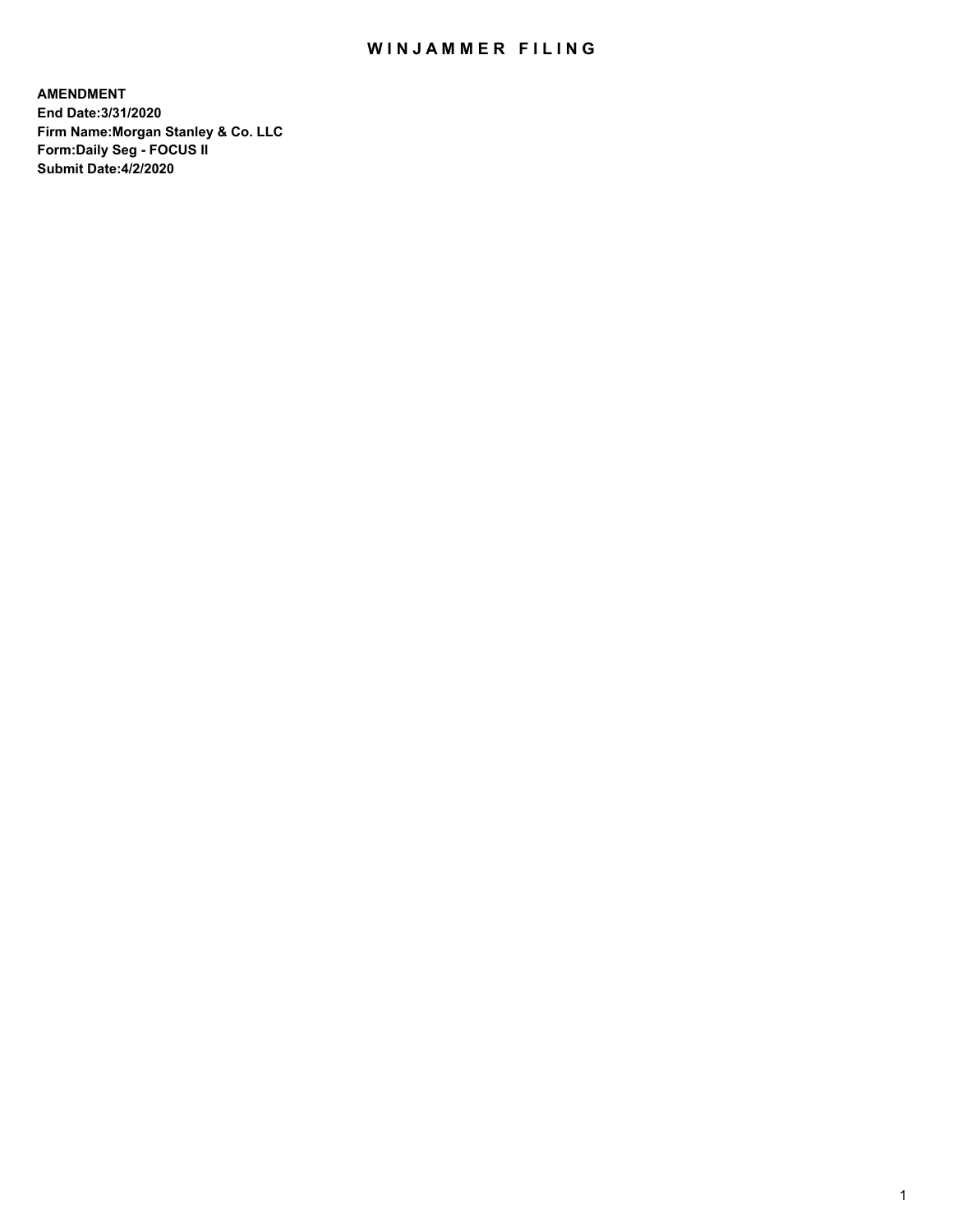**AMENDMENT** 

**End Date:3/31/2020 Firm Name:Morgan Stanley & Co. LLC Form:Daily Seg - FOCUS II Submit Date:4/2/2020**

## **Daily Segregation - Cover Page**

| Name of Company                                                                                     | <b>Morgan Stanley &amp; Co. LLC</b> |
|-----------------------------------------------------------------------------------------------------|-------------------------------------|
| <b>Contact Name</b>                                                                                 | <b>Ikram Shah</b>                   |
| <b>Contact Phone Number</b>                                                                         | 212-276-0963                        |
| <b>Contact Email Address</b>                                                                        | lkram.shah@morganstanley.com        |
| FCM's Customer Segregated Funds Residual Interest Target (choose one):                              | 235,000,000                         |
| a. Minimum dollar amount: ; or<br>b. Minimum percentage of customer segregated funds required:%; or | <u>0</u>                            |
| c. Dollar amount range between: and; or                                                             | 0 <sub>0</sub>                      |
| d. Percentage range of customer segregated funds required between:% and%.                           | 00                                  |
| FCM's Customer Secured Amount Funds Residual Interest Target (choose one):                          |                                     |
| a. Minimum dollar amount: ; or                                                                      | 140,000,000                         |
| b. Minimum percentage of customer secured funds required:% ; or                                     | <u>0</u>                            |
| c. Dollar amount range between: and; or                                                             | 0 <sub>0</sub>                      |
| d. Percentage range of customer secured funds required between:% and%.                              | 0 <sub>0</sub>                      |
| FCM's Cleared Swaps Customer Collateral Residual Interest Target (choose one):                      |                                     |
| a. Minimum dollar amount: ; or                                                                      | 92,000,000                          |
| b. Minimum percentage of cleared swaps customer collateral required:% ; or                          | <u>0</u>                            |
| c. Dollar amount range between: and; or                                                             | 0 Q                                 |
| d. Percentage range of cleared swaps customer collateral required between:% and%.                   | 0 <sup>0</sup>                      |

Attach supporting documents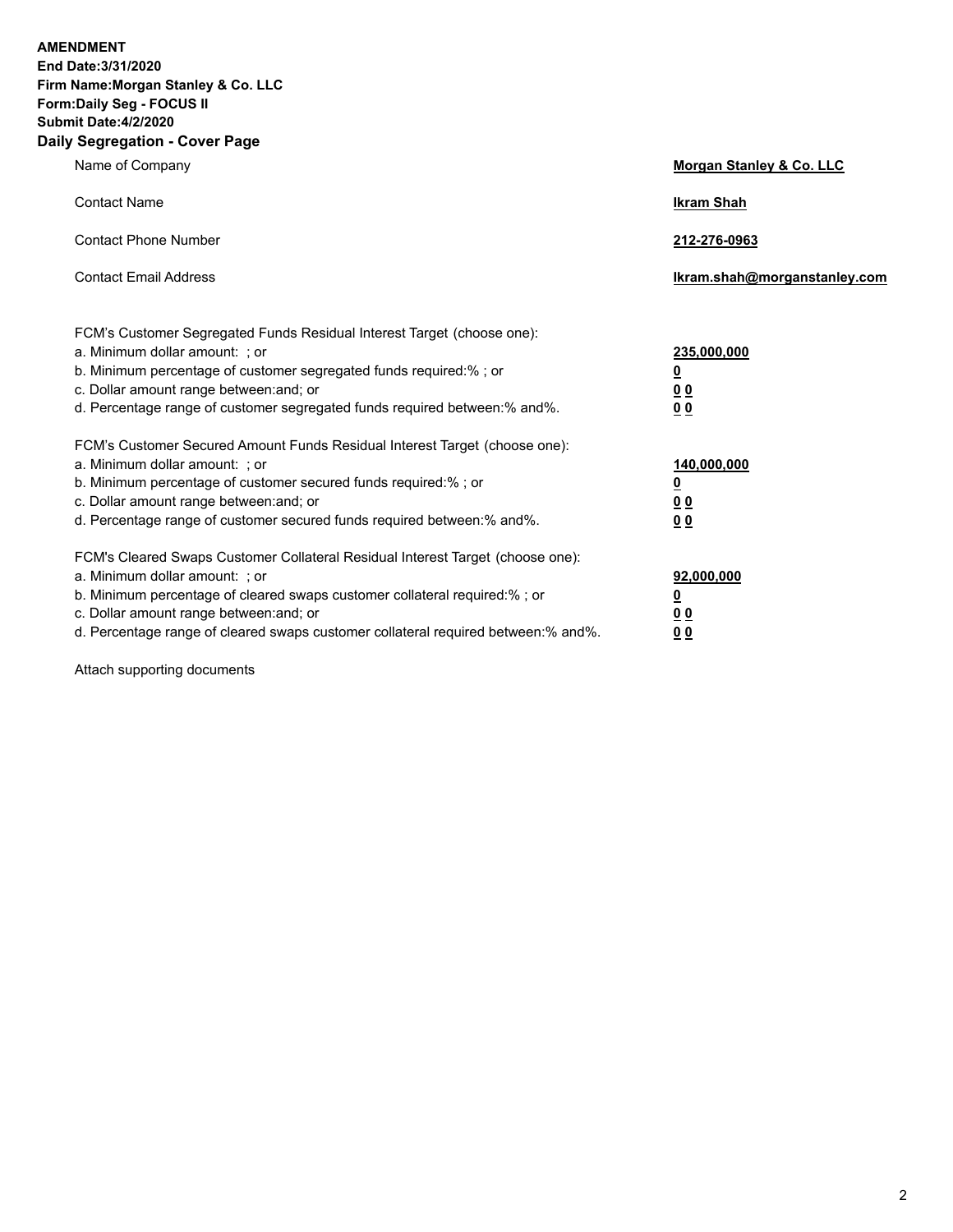|     | <b>AMENDMENT</b><br>End Date: 3/31/2020<br>Firm Name: Morgan Stanley & Co. LLC<br>Form: Daily Seg - FOCUS II<br><b>Submit Date: 4/2/2020</b><br><b>Daily Segregation - Secured Amounts</b> |                                                     |
|-----|--------------------------------------------------------------------------------------------------------------------------------------------------------------------------------------------|-----------------------------------------------------|
|     | Foreign Futures and Foreign Options Secured Amounts                                                                                                                                        |                                                     |
|     | Amount required to be set aside pursuant to law, rule or regulation of a foreign<br>government or a rule of a self-regulatory organization authorized thereunder                           | $0$ [7305]                                          |
| 1.  | Net ledger balance - Foreign Futures and Foreign Option Trading - All Customers<br>A. Cash                                                                                                 | 4,627,124,445 [7315]                                |
| 2.  | B. Securities (at market)<br>Net unrealized profit (loss) in open futures contracts traded on a foreign board of trade                                                                     | 2,729,729,727 [7317]<br>-243,746,569 [7325]         |
| 3.  | Exchange traded options                                                                                                                                                                    |                                                     |
|     | a. Market value of open option contracts purchased on a foreign board of trade                                                                                                             | 40,942,017 [7335]                                   |
|     | b. Market value of open contracts granted (sold) on a foreign board of trade                                                                                                               | 42,976,669 [7337]                                   |
| 4.  | Net equity (deficit) (add lines 1. 2. and 3.)                                                                                                                                              | 7,111,072,951 [7345]                                |
| 5.  | Account liquidating to a deficit and account with a debit balances - gross amount<br>Less: amount offset by customer owned securities                                                      | 193,690,648 [7351]<br>-187,346,123 [7352] 6,344,525 |
|     |                                                                                                                                                                                            | [7354]                                              |
| 6.  | Amount required to be set aside as the secured amount - Net Liquidating Equity<br>Method (add lines 4 and 5)                                                                               | 7,117,417,476 [7355]                                |
| 7.  | Greater of amount required to be set aside pursuant to foreign jurisdiction (above) or line                                                                                                | 7,117,417,476 [7360]                                |
|     | 6.                                                                                                                                                                                         |                                                     |
| 1.  | FUNDS DEPOSITED IN SEPARATE REGULATION 30.7 ACCOUNTS<br>Cash in banks                                                                                                                      |                                                     |
|     | A. Banks located in the United States                                                                                                                                                      | 196,047,054 [7500]                                  |
|     | B. Other banks qualified under Regulation 30.7                                                                                                                                             | 933,534,487 [7520] 1,129,581,541<br>[7530]          |
| 2.  | <b>Securities</b>                                                                                                                                                                          |                                                     |
|     | A. In safekeeping with banks located in the United States                                                                                                                                  | 1,042,343,150 [7540]                                |
| 3.  | B. In safekeeping with other banks qualified under Regulation 30.7                                                                                                                         | 0 [7560] 1,042,343,150 [7570]                       |
|     | Equities with registered futures commission merchants<br>A. Cash                                                                                                                           | 11,325,314 [7580]                                   |
|     | <b>B.</b> Securities                                                                                                                                                                       | $0$ [7590]                                          |
|     | C. Unrealized gain (loss) on open futures contracts                                                                                                                                        | 1,019,024 [7600]                                    |
|     | D. Value of long option contracts                                                                                                                                                          | $0$ [7610]                                          |
|     | E. Value of short option contracts                                                                                                                                                         | 0 [7615] 12,344,338 [7620]                          |
| 4.  | Amounts held by clearing organizations of foreign boards of trade                                                                                                                          |                                                     |
|     | A. Cash<br><b>B.</b> Securities                                                                                                                                                            | $0$ [7640]<br>$0$ [7650]                            |
|     | C. Amount due to (from) clearing organization - daily variation                                                                                                                            | $0$ [7660]                                          |
|     | D. Value of long option contracts                                                                                                                                                          | $0$ [7670]                                          |
|     | E. Value of short option contracts                                                                                                                                                         | 0 [7675] 0 [7680]                                   |
| 5.  | Amounts held by members of foreign boards of trade                                                                                                                                         |                                                     |
|     | A. Cash                                                                                                                                                                                    | 4,110,314,854 [7700]                                |
|     | <b>B.</b> Securities                                                                                                                                                                       | 1,687,386,577 [7710]                                |
|     | C. Unrealized gain (loss) on open futures contracts<br>D. Value of long option contracts                                                                                                   | -244,765,593 [7720]<br>40,942,017 [7730]            |
|     | E. Value of short option contracts                                                                                                                                                         | -42,976,669 [7735] 5,550,901,186                    |
|     |                                                                                                                                                                                            | $[7740]$                                            |
| 6.  | Amounts with other depositories designated by a foreign board of trade                                                                                                                     | $0$ [7760]                                          |
| 7.  | Segregated funds on hand                                                                                                                                                                   | $0$ [7765]                                          |
| 8.  | Total funds in separate section 30.7 accounts                                                                                                                                              | 7,735,170,215 [7770]                                |
| 9.  | Excess (deficiency) Set Aside for Secured Amount (subtract line 7 Secured Statement<br>Page 1 from Line 8)                                                                                 | 617,752,739 [7380]                                  |
| 10. | Management Target Amount for Excess funds in separate section 30.7 accounts                                                                                                                | 140,000,000 [7780]                                  |
| 11. | Excess (deficiency) funds in separate 30.7 accounts over (under) Management Target                                                                                                         | 477,752,739 [7785]                                  |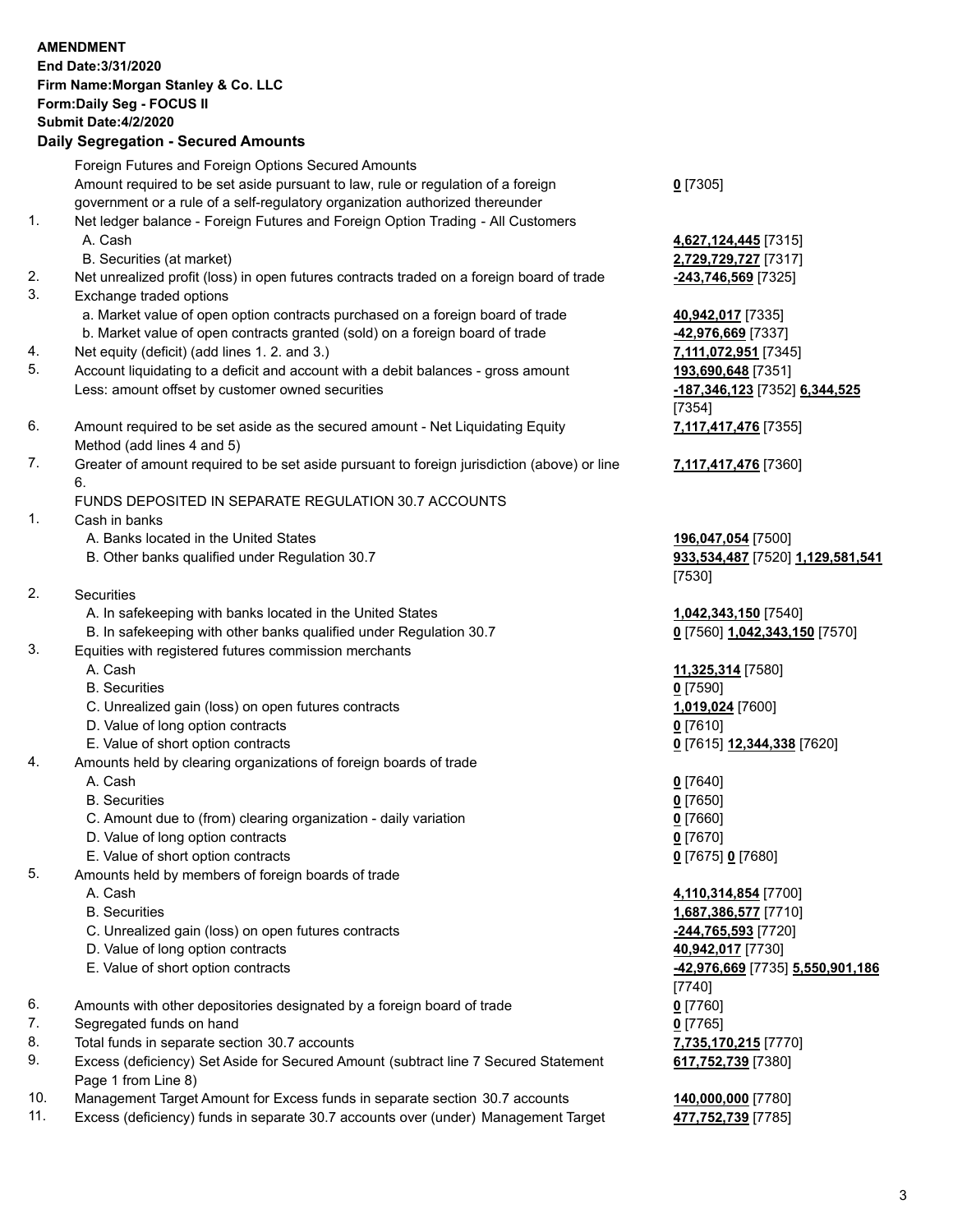|          | <b>AMENDMENT</b>                                                                               |                                    |
|----------|------------------------------------------------------------------------------------------------|------------------------------------|
|          | End Date: 3/31/2020                                                                            |                                    |
|          | Firm Name: Morgan Stanley & Co. LLC                                                            |                                    |
|          | Form: Daily Seg - FOCUS II                                                                     |                                    |
|          | <b>Submit Date:4/2/2020</b>                                                                    |                                    |
|          | Daily Segregation - Segregation Statement                                                      |                                    |
|          |                                                                                                |                                    |
| 1.       | SEGREGATION REQUIREMENTS(Section 4d(2) of the CEAct)                                           |                                    |
|          | Net ledger balance                                                                             |                                    |
|          | A. Cash                                                                                        | 12,521,940,878 [7010]              |
|          | B. Securities (at market)                                                                      | 9,568,385,027 [7020]               |
| 2.<br>3. | Net unrealized profit (loss) in open futures contracts traded on a contract market             | 4,718,928,104 [7030]               |
|          | Exchange traded options                                                                        |                                    |
|          | A. Add market value of open option contracts purchased on a contract market                    | 678,536,511 [7032]                 |
|          | B. Deduct market value of open option contracts granted (sold) on a contract market            | $-615,511,132$ [7033]              |
| 4.<br>5. | Net equity (deficit) (add lines 1, 2 and 3)                                                    | 26,872,279,388 [7040]              |
|          | Accounts liquidating to a deficit and accounts with                                            |                                    |
|          | debit balances - gross amount                                                                  | 787,519,340 [7045]                 |
|          | Less: amount offset by customer securities                                                     | -775,884,537 [7047] 11,634,803     |
| 6.       |                                                                                                | [7050]                             |
|          | Amount required to be segregated (add lines 4 and 5)<br>FUNDS IN SEGREGATED ACCOUNTS           | 26,883,914,191 [7060]              |
| 7.       |                                                                                                |                                    |
|          | Deposited in segregated funds bank accounts                                                    |                                    |
|          | A. Cash<br>B. Securities representing investments of customers' funds (at market)              | 4,210,233,697 [7070]<br>$0$ [7080] |
|          |                                                                                                |                                    |
|          | C. Securities held for particular customers or option customers in lieu of cash (at<br>market) | 2,294,469,903 [7090]               |
| 8.       | Margins on deposit with derivatives clearing organizations of contract markets                 |                                    |
|          | A. Cash                                                                                        | 14,479,033,692 [7100]              |
|          | B. Securities representing investments of customers' funds (at market)                         | $0$ [7110]                         |
|          | C. Securities held for particular customers or option customers in lieu of cash (at            | 7,273,915,124 [7120]               |
|          | market)                                                                                        |                                    |
| 9.       | Net settlement from (to) derivatives clearing organizations of contract markets                | -242,796,553 [7130]                |
| 10.      | Exchange traded options                                                                        |                                    |
|          | A. Value of open long option contracts                                                         | 678,536,511 [7132]                 |
|          | B. Value of open short option contracts                                                        | -615,511,132 [7133]                |
| 11.      | Net equities with other FCMs                                                                   |                                    |
|          | A. Net liquidating equity                                                                      | 11,014,294 [7140]                  |
|          | B. Securities representing investments of customers' funds (at market)                         | $0$ [7160]                         |
|          | C. Securities held for particular customers or option customers in lieu of cash (at            | $0$ [7170]                         |
|          | market)                                                                                        |                                    |
| 12.      | Segregated funds on hand                                                                       | $0$ [7150]                         |
| 13.      | Total amount in segregation (add lines 7 through 12)                                           | 28,088,895,536 [7180]              |
| 14.      | Excess (deficiency) funds in segregation (subtract line 6 from line 13)                        | 1,204,981,345 [7190]               |
|          |                                                                                                |                                    |

15. Management Target Amount for Excess funds in segregation<br>16. Excess (deficiency) funds in segregation over (under) Management Target Amount **235,000,981,345** [7198] Excess (deficiency) funds in segregation over (under) Management Target Amount Excess

**969,981,345** [7198]